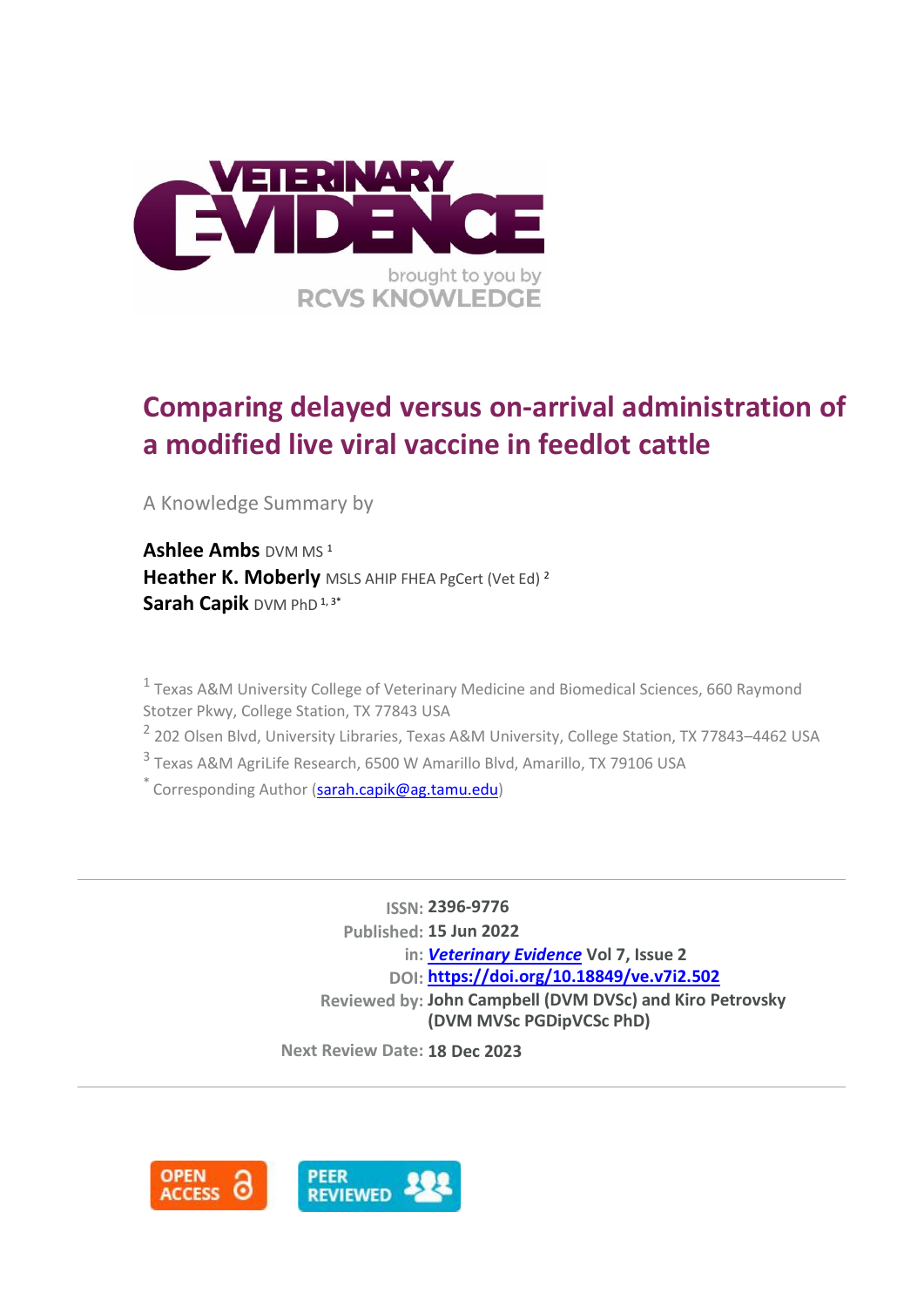# **KNOWLEDGE SUMMARY**

# **PICO question**

In auction market calves at high risk of developing bovine respiratory disease (BRD), does delayed (14–30 days) vaccination with a modified live vaccine (MLV) for viral respiratory pathogens versus administration of MLV on-arrival (within 24 hours of arrival) to the feedlot, result in a decreased percentage of calves with BRD morbidity diagnosed based on visual signs and rectal temperature >40 degrees Celsius?

# **Clinical bottom line**

# **Category of research question**

Treatment

# **The number and type of study designs reviewed**

Two papers were critically reviewed. Both are randomised complete block designs

# **Strength of evidence**

Weak

# **Outcomes reported**

Delaying administration of a modified live respiratory vaccine to feedlot cattle may result in lower BRD retreatments

# **Conclusion**

In feedlot calves, delaying modified live vaccine administration for viral respiratory pathogens may result in lower BRD retreatment rates than cattle receiving the vaccine on arrival to the feedlot. Significant statistical data from one study supported this conclusion while another showed numerically less retreatments in calves vaccinated on arrival versus delayed vaccination

# [How to apply this evidence in practice](https://learn.rcvsknowledge.org/mod/book/view.php?id=50)

The application of evidence into practice should take into account multiple factors, not limited to: individual clinical expertise, patient's circumstances and owners' values, country, location or clinic where you work, the individual case in front of you, the availability of therapies and resources.

Knowledge Summaries are a resource to help reinforce or inform decision making. They do not override the responsibility or judgement of the practitioner to do what is best for the animal in their care.

# **Clinical scenario**

It is common practice in North American feedlots to use a multivalent modified live vaccine (MLV) for viral respiratory pathogens during arrival processing as a management strategy to reduce bovine respiratory disease (BRD) risk. However, BRD continues to be a financial and health issue in feedlot cattle despite consistent use of on-arrival MLV for viral respiratory pathogens. Recently, modifications to protocols, such as altering vaccine timing, have been considered in the hopes of improving vaccine efficacy and reducing BRD morbidity. Changing vaccine timing would also allow cattle to acclimate to their new environment before challenging them with a vaccine. Feedlot producers and veterinarians must decide on the timing of vaccine administration by reviewing research evidence and considering the financial and production impacts of those decisions.

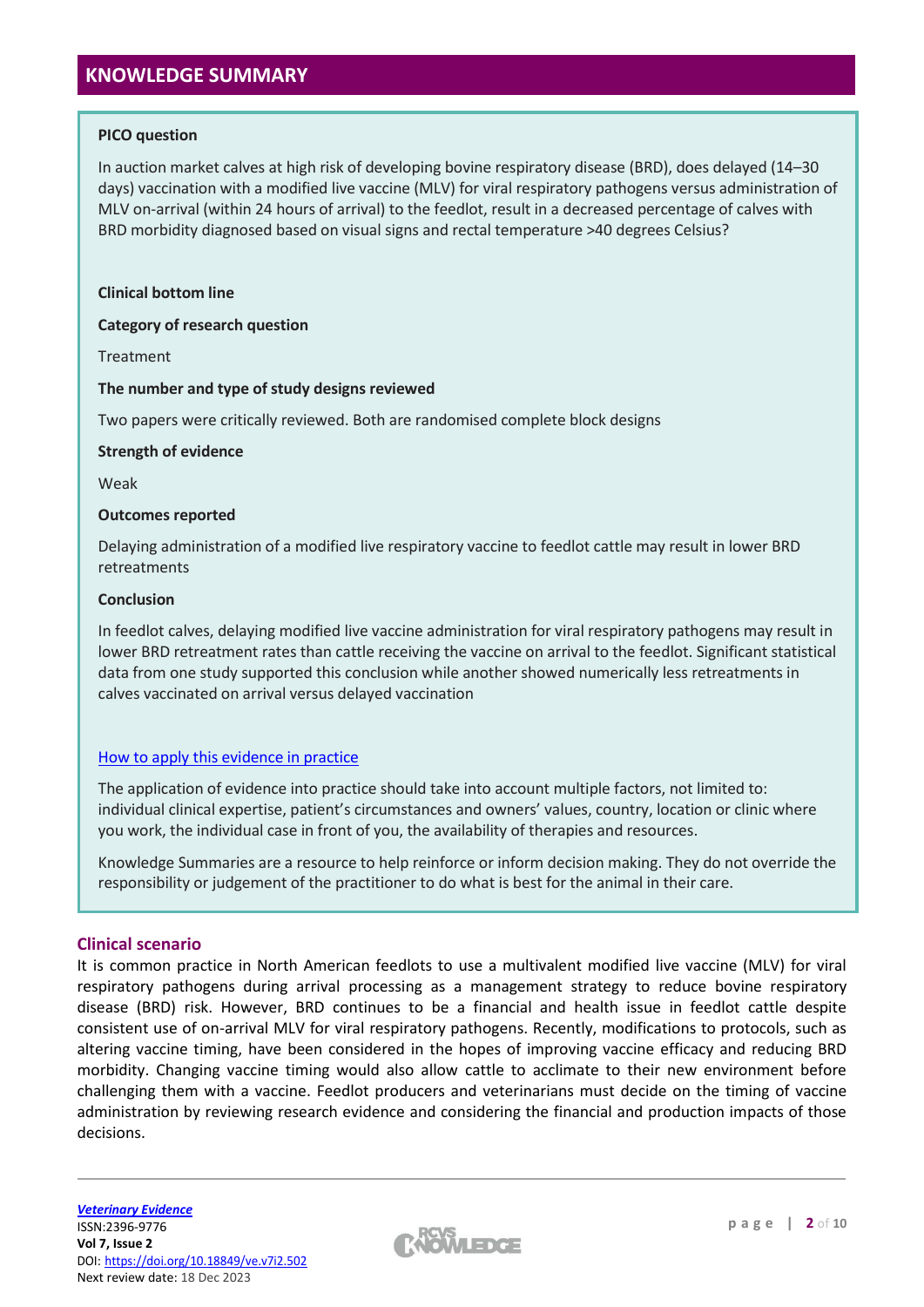# **The evidence**

The strongest evidence for research is presented in systematic reviews and several were identified in our search. However, they did not answer the specifics of the presented question and thus were excluded from the review. The two studies reviewed in this summary are randomised controlled trials\*, which produce the strongest evidence of experimental studies (Hagenmaier et al., 2018; and Rogers et al., 2016). Though each of these studies evaluated a large number of cattle, the experimental unit for each study was pen which means the sample sizes for detecting differences in each study are relatively small. Small randomised controlled trials have a lower estimate of the true outcome of the treatments if applied outside of the study compared to large randomised controlled trials (O'Connor & Fajt, 2015). Additionally, feedlot pens tend to be much larger (more than 100 calves per pen) which may negatively impact the external validity of these results.

For our question, the strength of evidence is weak overall because the reviewed papers are small experimental studies, and each have limitations to answering the presented question (Hagenmaier et al., 2018; and Rogers et al., 2016). Within the details of each study, we have provided a list of limitations either identified directly or limitations that result from a lack of detail in the manuscript. Biased results can confound information leading to incorrect findings therefore producers should bear in mind the limitations of each study when considering a change in their vaccine protocol based on this summary.

\*The two studies reviewed in this summary are randomised complete block designs, which places them within the classification randomised controlled trials which produce the strongest evidence of experimental studies.

| <b>Rogers et al. (2016)</b>  |                                                                                                                                                                                                                                                                                                                                                                                                                                                                                                                                                                                                                                                                       |  |  |  |  |
|------------------------------|-----------------------------------------------------------------------------------------------------------------------------------------------------------------------------------------------------------------------------------------------------------------------------------------------------------------------------------------------------------------------------------------------------------------------------------------------------------------------------------------------------------------------------------------------------------------------------------------------------------------------------------------------------------------------|--|--|--|--|
| <b>Population:</b>           | High-risk heifer calves from 274-295 kg; processed within 72 hours<br>of arrival at the feedlot (the paper described the heifers as 'high-risk'<br>and indicated they had one or more risk factors for BRD).                                                                                                                                                                                                                                                                                                                                                                                                                                                          |  |  |  |  |
| Sample size:                 | $n = 5,179$ , (average 86 calves / pen; 15 pens / treatment).                                                                                                                                                                                                                                                                                                                                                                                                                                                                                                                                                                                                         |  |  |  |  |
| <b>Intervention details:</b> | Treatments:<br>Delayed vaccine 30 days (± 5 days) days on feed (DOF).<br>Vaccine on arrival to feedlot and 30 DOF (± 5 days).<br>Delayed vaccine plus DNA immunostimulant.<br>Arrival vaccine plus DNA immunostimulant.<br>Cattle received tilmicosin during processing for metaphylaxis<br>but no post-metaphylactic interval was described.<br>Vaccine:<br>Modified-live infectious bovine rhinotracheitis virus (IBRV),<br>$\bullet$<br>parainfluenza-3 virus, bovine viral diarrhea virus (BVDV)<br>types 1 and 2, and bovine respiratory syncytial virus vaccine<br>(Pyramid 5, 2 mL subcutaneously in the right neck;<br>Boehringer Ingelheim Vetmedica, Inc.). |  |  |  |  |
| <b>Study design:</b>         | Randomised complete block design with a 2x2 treatment factorial.                                                                                                                                                                                                                                                                                                                                                                                                                                                                                                                                                                                                      |  |  |  |  |
| <b>Outcome studied:</b>      | Bovine respiratory disease (BRD) morbidity (cattle must have<br>$\bullet$<br>a rectal temperature of ≥40 °C and any one of the clinical<br>signs of BRD [depression, lowered head carriage, nasal and /<br>or ocular discharge, coughing, stiff gait, or depressed<br>ruminal fossa]) OR if advanced signs of illness treatment was<br>initiated even if rectal temperature did not meet cutoff -<br>subjective assessment; blinded personnel.                                                                                                                                                                                                                        |  |  |  |  |

# **Summary of the evidence**

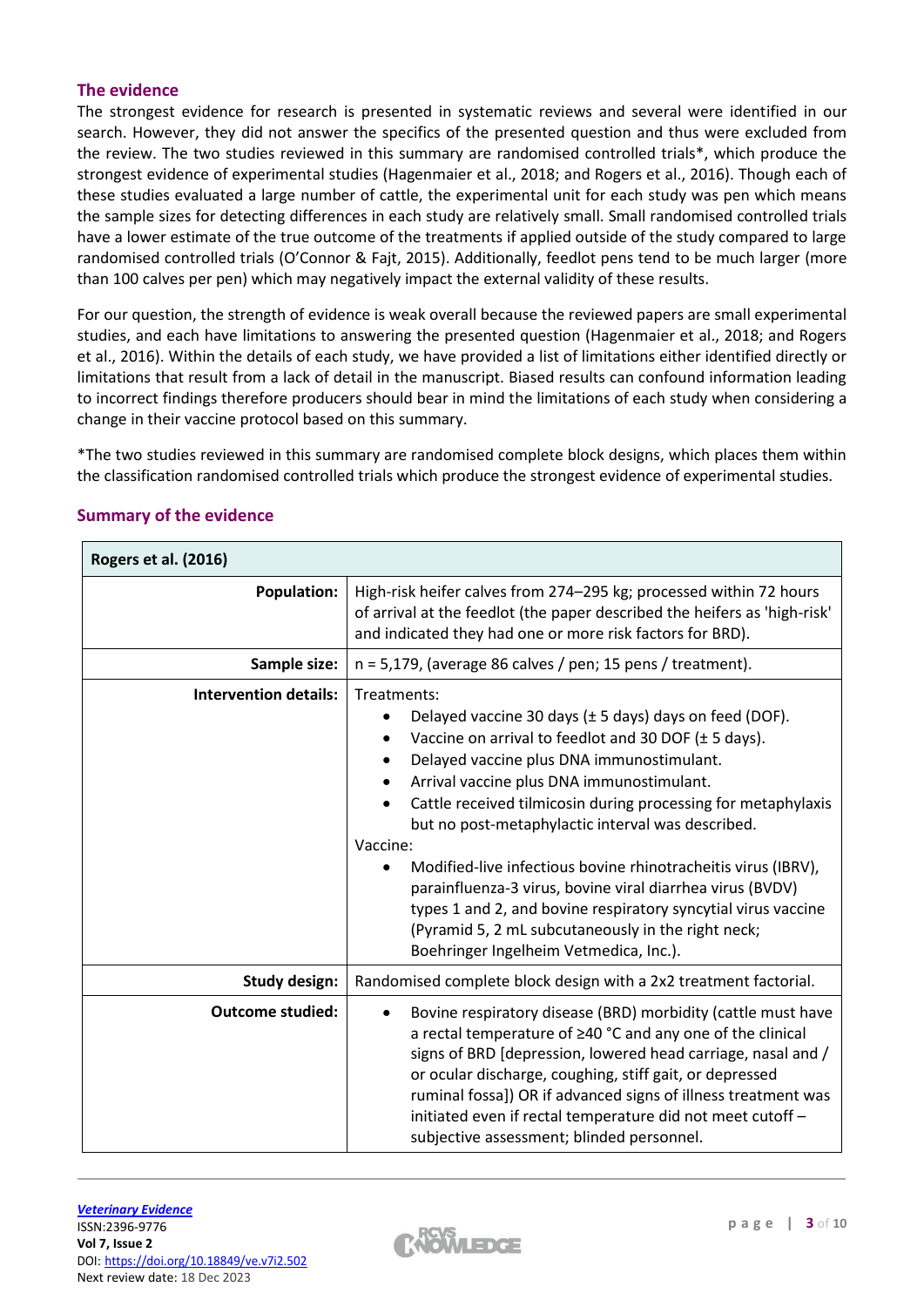|                                                       | BRD treatments 1, 2, and 3 at 60 days on feed (DOF) -<br>$\bullet$<br>subjective assessment; blinded personnel.<br>BRD 1 treatment rate at approximately 116 DOF (104-127<br>DOF).<br>BRD retreatment number at approximately 116 DOF (104-<br>$\bullet$<br>127 DOF).<br>BRD 1, 2, and 3 treatment-rate at closeout (average 209<br>days).<br>BRD retreatment risk at closeout.                                                                                                                                                                                                                                                                                                                                               |
|-------------------------------------------------------|-------------------------------------------------------------------------------------------------------------------------------------------------------------------------------------------------------------------------------------------------------------------------------------------------------------------------------------------------------------------------------------------------------------------------------------------------------------------------------------------------------------------------------------------------------------------------------------------------------------------------------------------------------------------------------------------------------------------------------|
| <b>Main findings:</b><br>(relevant to PICO question): | Delayed modified live vaccine (MLV) for viral respiratory<br>$\bullet$<br>pathogens statistically significantly reduced the number of<br>calves requiring two treatments at 60 DOF ( $p = 0.04$ ), at<br>approximately 116 DOF (data not shown, $p = 0.04$ ), and at<br>closeout ( $p = 0.04$ ), and retreatment risk at approximately<br>116 DOF ( $p = 0.01$ ) and retreatment risk at closeout ( $p =$<br>0.01, 37.05% in delayed vs 43.97% in arrival).<br>At 60 DOF, approximately 116 DOF, and closeout the<br>percentage of calves that received one treatment was the<br>same, statistically, between arrival versus delayed vaccine<br>administration ( $p = 0.70$ , $p = 0.78$ , and $p = 0.82$ ,<br>respectively). |
| Limitations:                                          | Model-adjusted means and confidence intervals for the<br>$\bullet$<br>overall effect of vaccine were not provided for all outcomes<br>which limits the interpretation of the results as no<br>magnitude of effect can be appreciated.<br>Study included pregnant heifers (<90 days) and aborted with<br>prostaglandin at processing, but there was no difference in<br>the number among treatments, and heifers >90 days<br>pregnant were excluded from the study.<br>Pen size ranged from 79-98 heifers.<br>DOF ranged from 196-221 days (209 days on average).<br>BRD treatment details including antimicrobials administered<br>and post-treatment intervals were not described.                                           |

| Hagenmaier et al. (2018)     |                                                                                                                                                                                                                                                                                                                                                                                                                                                                                                                                             |  |  |  |  |
|------------------------------|---------------------------------------------------------------------------------------------------------------------------------------------------------------------------------------------------------------------------------------------------------------------------------------------------------------------------------------------------------------------------------------------------------------------------------------------------------------------------------------------------------------------------------------------|--|--|--|--|
| <b>Population:</b>           | High-risk beef heifers at $258 \pm 12.7$ kg (the paper described the<br>heifers as 'high-risk' and indicated they had one or more risk factors<br>for BRD).                                                                                                                                                                                                                                                                                                                                                                                 |  |  |  |  |
| Sample size:                 | $n = 2,575$ , (average 86 heifers / pen, 10 pens / treatment).                                                                                                                                                                                                                                                                                                                                                                                                                                                                              |  |  |  |  |
| <b>Intervention details:</b> | Treatments:<br>Pyramid 5 and Presponse SQ during arrival: (PRE) (860)<br>heifers in 10 pens).<br>Nuplura PH and Titanium 5 during arrival processing: (TNA)<br>$\bullet$<br>(855 heifers in 10 pens).<br>Nuplura PH during arrival with Titanium 5 delayed until 28<br>$\bullet$<br>days after arrival processing: (TND) (860 heifers in 10 pens).<br>No booster vaccines were given during this study.<br>Cattle received timicosin as a metaphylactic treatment<br>$\bullet$<br>during arrival processing with a 3 day post-metaphylactic |  |  |  |  |

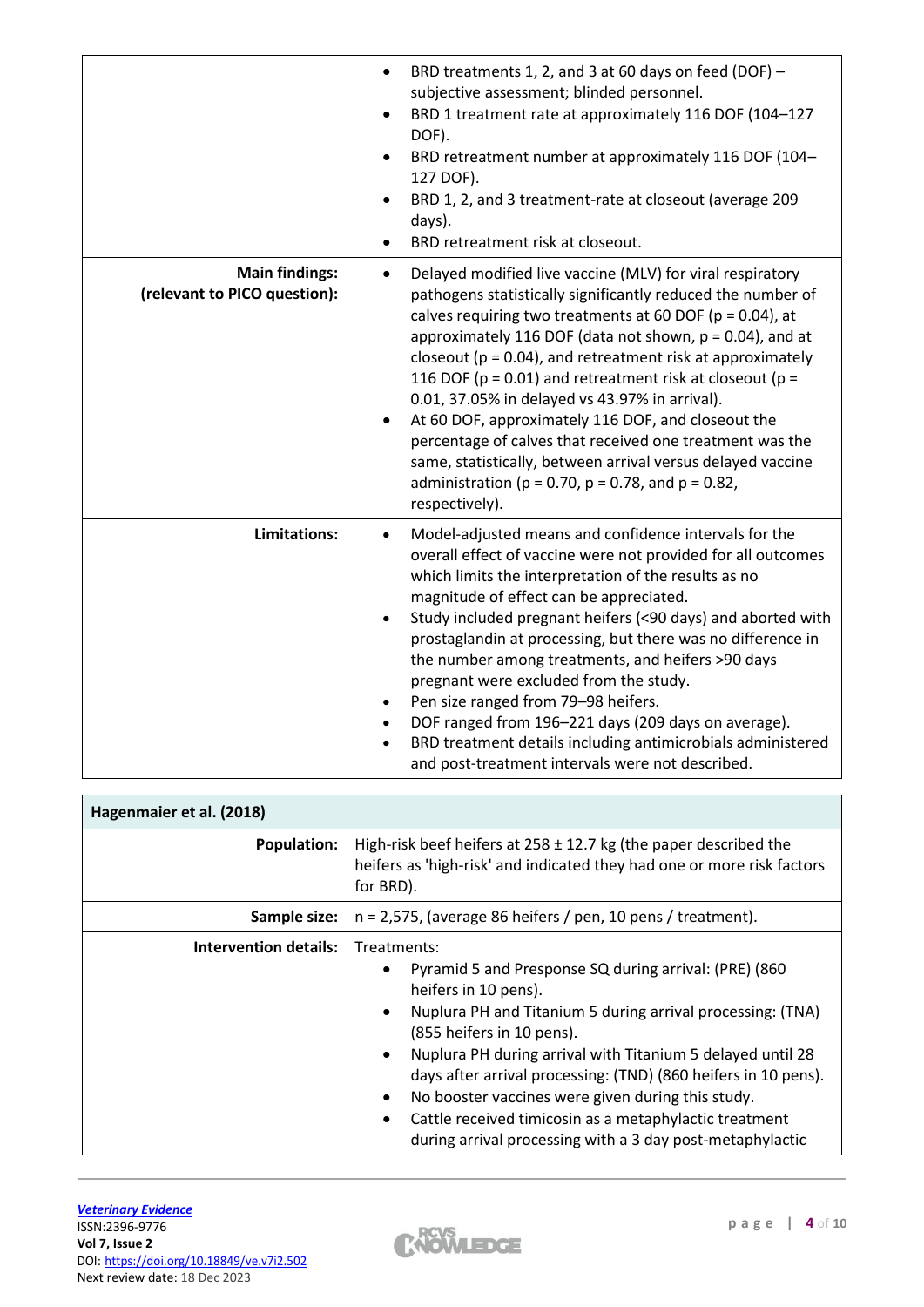|                                                       | interval during which no animal could be diagnosed with<br>bovine respiratory disease (BRD) and receive treatment.<br>Vaccines:<br>Pyramid 5: modified live infectious bovine rhinotracheitis,<br>bovine viral diarrhea types I and II, parainfluenza 3, and<br>respiratory syncytial virus vaccine (2 ml subcutaneously;<br>Boehringer Ingelheim Vetmedica, Inc.).<br>Presponse SQ: Pasteurella multocida bacterial extract and<br>Mannheimia haemolytica toxoid (2 ml subcutaneously;<br>Boehringer Ingelheim Vetmedica, Inc.).<br>Titanium 5: modified live infectious bovine rhinotracheitis,<br>bovine viral diarrhea virus types 1 and 2, bovine<br>parainfluenza 3, and bovine respiratory syncytial virus<br>vaccine (2 ml subcutaneously; Elanco Animal Health).<br>Nuplura PH: toxoid and cellular-associated antigens of<br>$\bullet$<br>Mannheimia haemolytica cultures (2 ml subcutaneously;<br>Elanco Animal Health).                                                        |  |  |  |
|-------------------------------------------------------|--------------------------------------------------------------------------------------------------------------------------------------------------------------------------------------------------------------------------------------------------------------------------------------------------------------------------------------------------------------------------------------------------------------------------------------------------------------------------------------------------------------------------------------------------------------------------------------------------------------------------------------------------------------------------------------------------------------------------------------------------------------------------------------------------------------------------------------------------------------------------------------------------------------------------------------------------------------------------------------------|--|--|--|
| <b>Study design:</b>                                  | Randomised complete block design.                                                                                                                                                                                                                                                                                                                                                                                                                                                                                                                                                                                                                                                                                                                                                                                                                                                                                                                                                          |  |  |  |
| <b>Outcome studied:</b>                               | BRD treatment 1, 2, and 3 at reimplant (average 111 days) and<br>closeout (average 219 days) subjective assessment; blinded<br>evaluators. In order to be considered a BRD case and receive<br>antibiotic treatment, heifers must have had a rectal temperature<br>≥40°C and at least one of the clinical signs indicative of BRD<br>(depression / lethargy, incoordination, dypsnea / abnormal<br>respiration [rate, character, etc.], sunken eyes / dehydration, nasal<br>and / or ocular discharge, lowered head carriage, and / or depressed<br>ruminal fossa). Non-febrile heifers with severe clinical presentation<br>of BRD according to hospital personnel were also administered<br>therapy without meeting the rectal temperature cutoff. A 3 day<br>post-treatment interval was observed after BRD 1 (enrofloxacin),<br>BRD 2 (florfenicol), and BRD 3 (oxytetracycline). Late day morbidities<br>were treated with danofloxacin to remain within pre-slaughter<br>withdrawal. |  |  |  |
| <b>Main findings:</b><br>(relevant to PICO question): | No statistically significant differences in morbidity<br>assessments were found between vaccine treatments at<br>reimplant or closeout. Note: only a P-value for PRE, TNA,<br>and TND compared together was reported therefore<br>pairwise comparisons for TNA vs TND were not available.<br>At reimplant (average 111 days on feed [DOF]) BRD<br>treatment 1, 2, and 3, were numerically greater in those<br>receiving the vaccine at 28 DOF (TND) when compared to<br>TNA.<br>BRD 1: TND 14.57% vs TNA 12.39%<br>$\circ$<br>BRD 2: TND 6.45% vs TNA 5.73%<br>$\circ$<br>BRD 3: TND 3.10% vs TNA 2.39%<br>$\circ$<br>At closeout (average 219 DOF) BRD treatment 1, 2, and 3,<br>were also numerically greater in TND versus TNA.<br>BRD 1: TND 15.77% vs TNA 13.24%<br>$\circ$<br>BRD 2: TND 7.53% vs TNA 6.24%<br>$\circ$<br>BRD 3: TND 3.62% vs TNA 3.10%<br>$\circ$                                                                                                                   |  |  |  |

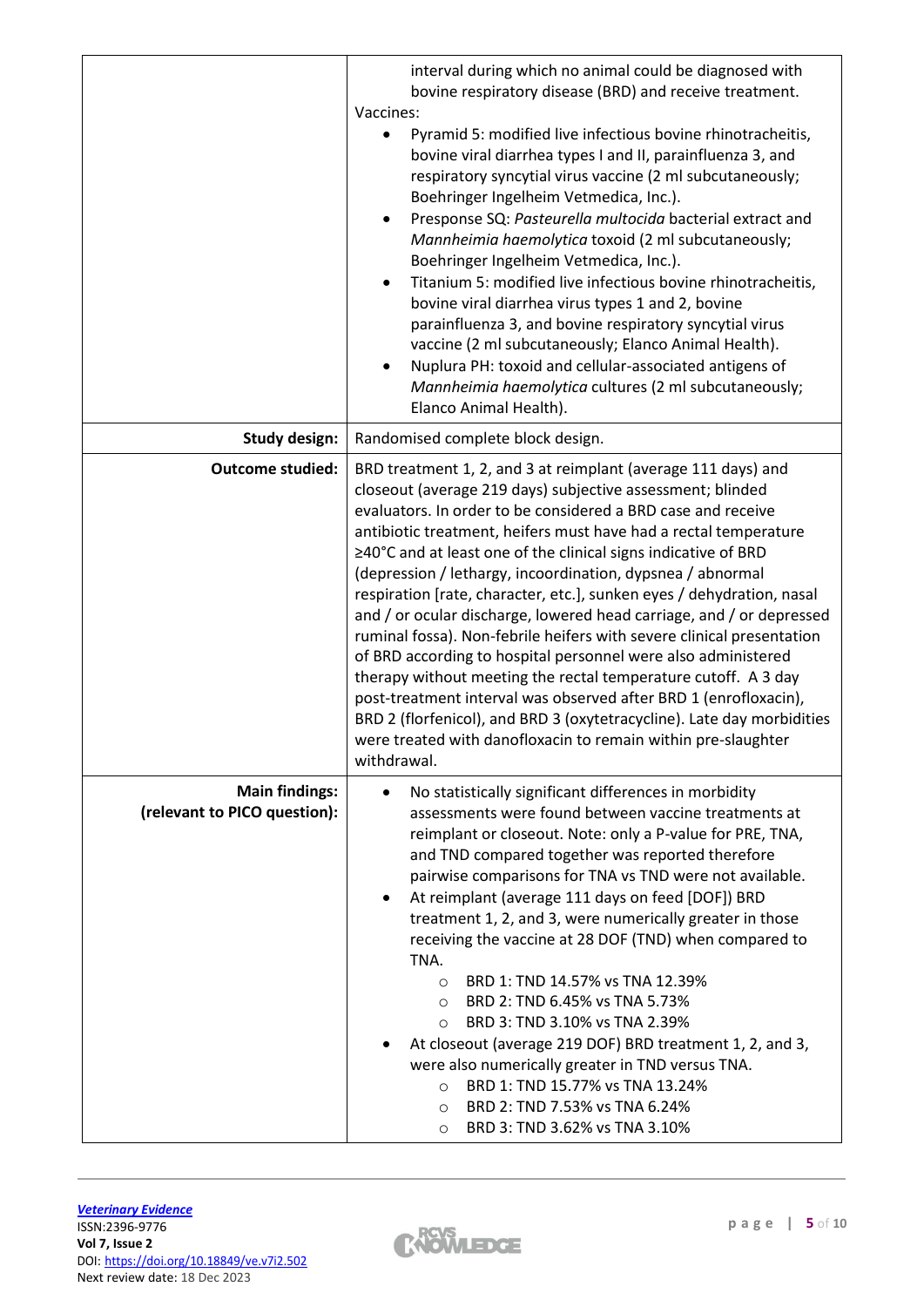| Limitations: | The treatment interventions TNA and TND were the only<br>ones evaluated because the other intervention had variables<br>inconsistent with the presented question.<br>The timing of processing relative to feedlot arrival was<br>unclear. Blocks were created over up to a 4 day period and a<br>minimum of 24 hours rest was given to all cattle after the<br>block was completed.<br>All heifers were given a prostaglandin during arrival<br>processing, but no pregnancy diagnosis was described.<br>Standard errors for model-adjusted least square means for<br>TNA and TND for individual outcomes were not reported.<br>Pairwise comparisons and confidence intervals between TNA<br>and TND were not reported which limits the ability to<br>interpret the results relative to our question.<br>Pen size ranged from 77-91 animals.<br>Days on feed ranged from 189-238 days (average 219 days). |
|--------------|-----------------------------------------------------------------------------------------------------------------------------------------------------------------------------------------------------------------------------------------------------------------------------------------------------------------------------------------------------------------------------------------------------------------------------------------------------------------------------------------------------------------------------------------------------------------------------------------------------------------------------------------------------------------------------------------------------------------------------------------------------------------------------------------------------------------------------------------------------------------------------------------------------------|
|              | Reimplant ranged from 110-113 days (average 111 days).                                                                                                                                                                                                                                                                                                                                                                                                                                                                                                                                                                                                                                                                                                                                                                                                                                                    |
|              | Morbid cattle that were not well enough to thrive remained<br>in the hospital pen while those who could thrive were<br>returned to their home pens after treatment.                                                                                                                                                                                                                                                                                                                                                                                                                                                                                                                                                                                                                                                                                                                                       |

# **Appraisal, application and reflection**

Rogers et al. (2016) showed calves that received a delayed modified live vaccine (MLV) for viral respiratory pathogens were significantly less likely to require two treatments by 60 days on feed (DOF), by 116 DOF, and closeout. They also found a significant reduction in retreatment risk at 116 DOF and closeout in the delayed vaccine group (Rogers et al., 2016). In contrast, Hagenmaier et al. (2018) showed only a numerical reduction of bovine respiratory disease (BRD) treatments 1, 2, and 3 in calves receiving MLV for viral respiratory pathogens on arrival at reimplant (average 111 days) and closeout (average 219 days) (Hagenmaier et al., 2018) and did not statistically evaluate the pairwise comparison between the two treatment groups that were pertinent to our clinical question. These studies have inherent limitations as outlined below and differ in the number of animals evaluated, vaccine studied, timing of delayed vaccination and timing of health outcome measurement, health management, etc., which should be considered when evaluating the results.

Morbidity assessment is, ultimately, a subjective assessment although some case definitions include a rectal temperature cutoff. However, cattle temperatures are not taken unless respiratory illness signs are observed, so temperature data ultimately relies on that initial subjective assessment of clinical signs. The exact clinical signs used to identify sick cattle can and do vary between studies and operations. Additionally, the way an animal is deemed morbid varies between feedlot protocols and between the studies we evaluated. Our specific question was about cattle deemed morbid due to clinical signs and a rectal temperature of >40°C. However, no studies were identified that met that exact question as both of the included studies allowed cattle with advanced clinical signs (per the blinded evaluator) to be treated even if they did not reach a rectal temperature of ≥40°C. Allowing treatment of animals that do not meet a rectal temperature threshold could introduce unwanted variation in the morbidity outcomes due to potentially more false positives. It also makes it more difficult to compare morbidity outcomes between studies as the variation related to what one person deems 'severe' or 'advanced' depends on training, experience, and the type of cattle they are evaluating. Due to this variation, animals that were deemed morbid in some studies may not have met criteria to be morbid in another study, so description of criteria for a morbid patient should be compared to a producer's protocol when deciding whether a study provides good evidence to change practices. Additionally, it is important to also consider the way morbid cattle are handled including the antimicrobial therapies applied, any posttreatment intervals that are observed, whether cattle were hospitalised or returned to their home pen, etc., when evaluating studies. Hagenmaier et al. (2018) described these aspects of their health program but Rogers

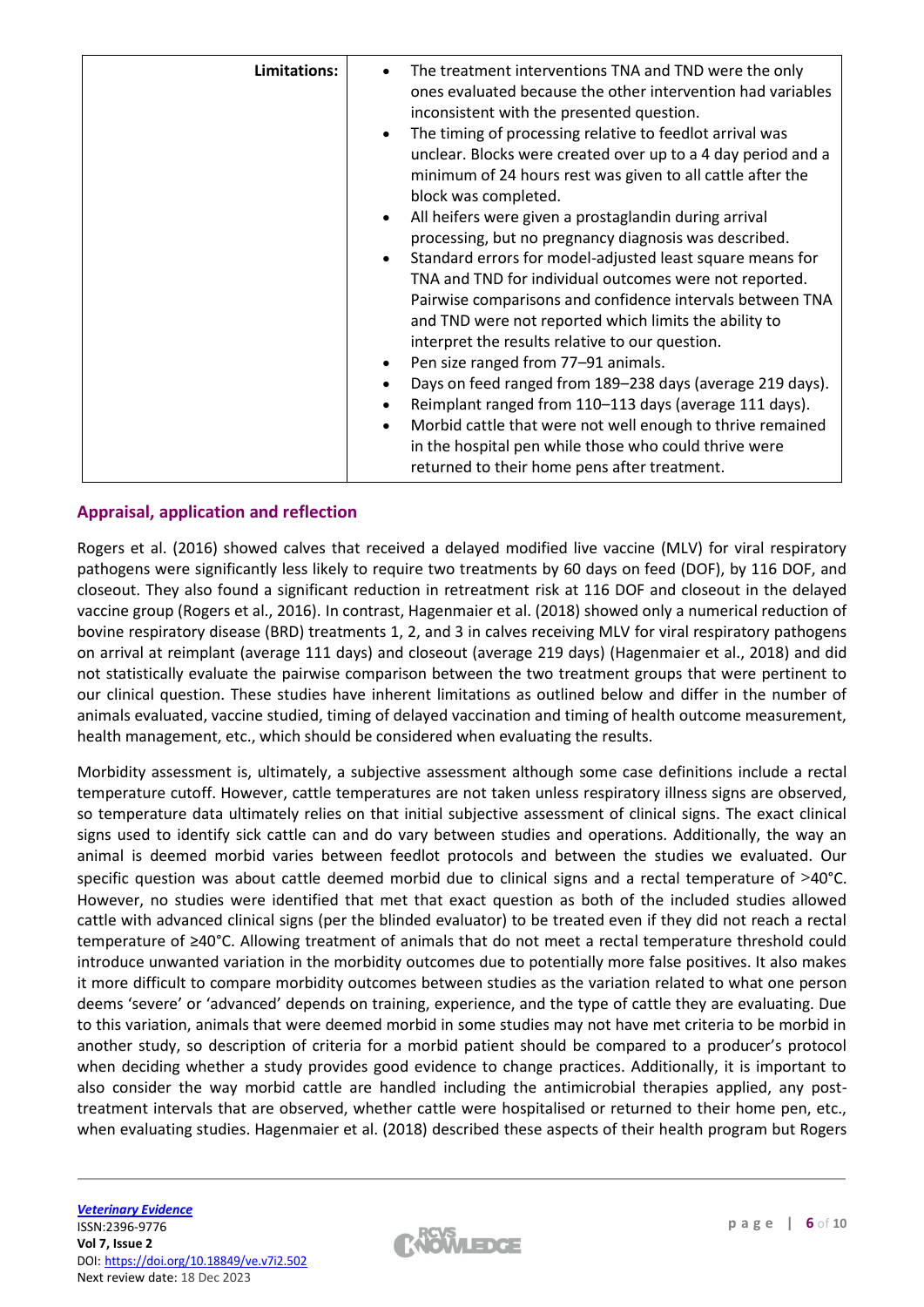et al. (2016) did not fully describe treatment regimens which makes it difficult to compare between the health protocols, and thus health-related outcomes, of each study. Additionally, origins and prior health backgrounds of cattle represented within these studies differ as do the timing of arrival processing relative to feedlot arrival. This could be a strength of this summary due to our desire to broadly apply these findings to the diverse populations of cattle entering feedlots. However, it also introduces variability into the results of this Knowledge Summary as much of the prior health data and origin data are unknown. Another limitation is that the two studies considered in this Knowledge Summary only explored delayed vaccination in heifers, therefore the impact of gender, if any, cannot be evaluated (Hagenmaier et al., 2018; and Rogers et al., 2016). Finally, the fact that both studies had less animals per pen than would typically be found in a commercial setting could influence the external validity of the results as respiratory disease dynamics are often different when the pen size is smaller. Therefore, the answer to the presented question is, unsurprisingly, not consistent across the two studies we examined.

Even with the specific criteria for study selection that are outlined below, there is additional variability between studies that should be considered. Modified live respiratory vaccines for cattle are made by a variety of pharmaceutical companies and the differences between these vaccines can include: the adjuvant used, number of viruses covered by the vaccine, different pathogen loads, different virus types and strains included, etc. Each summary of the studies we evaluated includes a list of the current manufacturer, brand name, and the viruses included in the MLV respiratory vaccine administered. It is important to note that different vaccines and protocols were tested in the two studies we evaluated (Hagenmaier et al., 2018; and Rogers et al., 2016). Therefore, although both studies provide evidence for our question related to delayed vs on-arrival MLV use, they do not provide consistent evidence in terms of products used.

Producers should use the information provided in this summary to make vaccine protocol decisions in light of the limitations listed above. Since the evidence differed among studies, there was considerable variability between the management of the cattle between the two studies, and so few studies were identified, a definite answer cannot be given to the clinical question.

| <b>Search strategy</b>                   |                                                                                                                                                                                                                                                                                                                                                                                                                                                                                                                                                                                                                                                                                                                                                                                                                                                                                                                                                     |  |
|------------------------------------------|-----------------------------------------------------------------------------------------------------------------------------------------------------------------------------------------------------------------------------------------------------------------------------------------------------------------------------------------------------------------------------------------------------------------------------------------------------------------------------------------------------------------------------------------------------------------------------------------------------------------------------------------------------------------------------------------------------------------------------------------------------------------------------------------------------------------------------------------------------------------------------------------------------------------------------------------------------|--|
| Databases searched and dates<br>covered: | <b>CAB Abstracts via OVID</b><br>1910-2021 Week 50<br>Limit results to 2000-December 18, 2021<br>PubMed via NCBI Website<br>Limit results to 2000–December 18, 2021<br>Limit results to English                                                                                                                                                                                                                                                                                                                                                                                                                                                                                                                                                                                                                                                                                                                                                     |  |
| Search terms:                            | <b>CAB Abstracts:</b><br>((exp cattle/ or (calf or calves or steer or steers or heifer or heifers or<br>bull or bulls or bovine or bovines or cattle or youngstock or young-stock<br>or (young adj2 stock)).mp.) and (exp vaccines/ or vaccin*.mp. or exp<br>immunization/ or immuni*.mp.) and (delay or delays or delayed or<br>arrive or arrives or arrived or arrival or postarrival or "post arrival" or<br>post-arrival).mp. and (pneumon*.mp. or (respiratory adj1<br>disease*).ti, ab. or "respiratory diseases".sh. or (respiratory adj2<br>disease*).ti,ab. or ((shipping or undifferentiated) adj1 fever).ti,ab. or<br>(BRD or BRDC).ti,ab. or (bovine adj1 respiratory adj1 disease*).ti,ab. or<br>(bovine adj1 respiratory adj1 disease* adj1 complex).ti,ab. or (summer<br>adj1 pneumon*).ti,ab. or (enzootic adj1 pneumon*).ti,ab. or<br>pleuropneumon*.mp. or bronchopneumon*.mp. or (respiratory adj1<br>tract adj1 disease*).mp.)) |  |

# **Methodology**

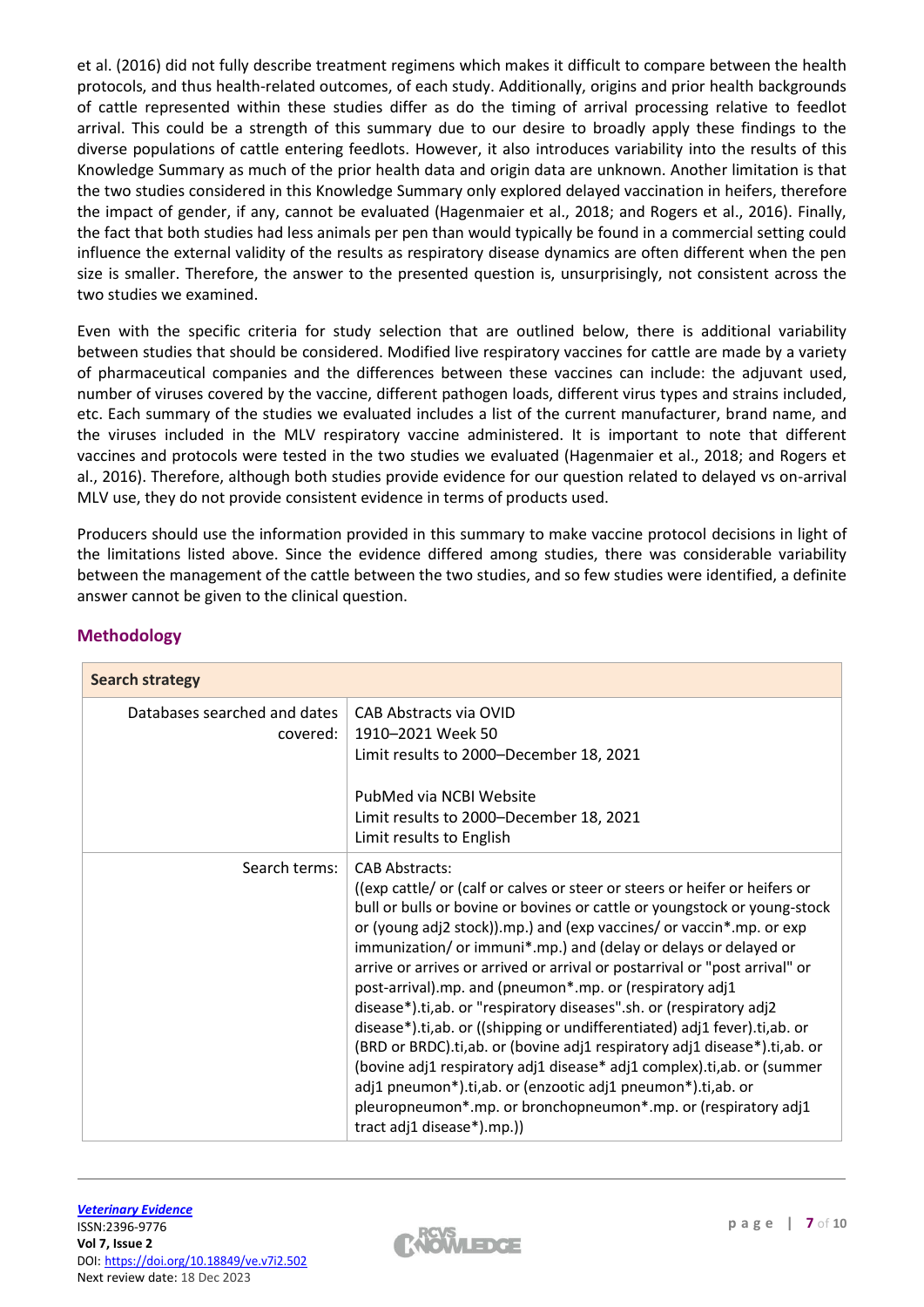|                           | PubMed:<br>(("pneumonia"[MeSH Terms] OR "pneumonia"[Title/Abstract] OR<br>"pneumoniae"[Title/Abstract] OR "pneumonias"[Title/Abstract] OR<br>"respiratory diseases"[All Fields] OR "respiratory<br>disease"[Title/Abstract] OR "shipping fever"[Title/Abstract] OR<br>"undifferentiated fever"[Title/Abstract] OR "BRD"[Title/Abstract] OR<br>"BRDC"[Title/Abstract] OR "bovine respiratory disease"[Title/Abstract]<br>OR "bovine respiratory disease complex"[All Fields] OR "summer<br>pneumonia"[Title/Abstract] OR "enzootic pneumonia"[Title/Abstract]<br>OR ("pleuropneumonia"[MeSH Terms] OR<br>"pleuropneumonia"[Title/Abstract] OR<br>"pleuropneumonias"[Title/Abstract] OR<br>"pleuropneumoniae"[Title/Abstract]) OR ("bronchopneumonia"[MeSH<br>Terms] OR "bronchopneumonia"[Title/Abstract] OR<br>"bronchopneumonias"[Title/Abstract] OR<br>"bronchopneumoniae"[Title/Abstract]) OR "respiratory tract<br>disease"[Title/Abstract] OR "respiratory tract diseases"[All Fields]) AND<br>("calf"[Title/Abstract] OR "calves"[Title/Abstract] OR<br>"steer"[Title/Abstract] OR "steers"[Title/Abstract] OR<br>"heifer"[Title/Abstract] OR "heifers"[Title/Abstract] OR<br>"bull"[Title/Abstract] OR "bulls"[Title/Abstract] OR<br>"bovine"[Title/Abstract] OR "bovines"[Title/Abstract] OR<br>"cattle"[Title/Abstract] OR "cattle"[MeSH Terms] OR<br>"youngstock"[Title/Abstract] OR "young-stock"[Title/Abstract] OR<br>"young-stock"[Title/Abstract]) AND ("immunization"[MeSH Terms] OR<br>"immunization"[Title/Abstract] OR "immunisation"[Title/Abstract] OR<br>"immunizations"[Title/Abstract] OR "immunisations"[Title/Abstract] OR<br>"immunize"[Title/Abstract] OR "immunise"[Title/Abstract] OR<br>"immunized"[Title/Abstract] OR "immunised"[Title/Abstract] OR<br>"vaccination"[MeSH Terms] OR "vaccine"[Title/Abstract] OR<br>"vaccines"[Title/Abstract] OR "vaccination"[Title/Abstract] OR<br>"vaccinating"[Title/Abstract] OR "vaccinated"[Title/Abstract]) AND<br>("delay"[Title/Abstract] OR "delayed"[Title/Abstract] OR<br>"delays"[Title/Abstract] OR "post-arrival"[Title/Abstract] OR "post-<br>arrival"[Title/Abstract] OR "postarrival"[Title/Abstract] OR<br>"arrive"[Title/Abstract] OR "arrival"[Title/Abstract] OR<br>"arrives"[Title/Abstract] OR "arrived"[Title/Abstract]) |
|---------------------------|----------------------------------------------------------------------------------------------------------------------------------------------------------------------------------------------------------------------------------------------------------------------------------------------------------------------------------------------------------------------------------------------------------------------------------------------------------------------------------------------------------------------------------------------------------------------------------------------------------------------------------------------------------------------------------------------------------------------------------------------------------------------------------------------------------------------------------------------------------------------------------------------------------------------------------------------------------------------------------------------------------------------------------------------------------------------------------------------------------------------------------------------------------------------------------------------------------------------------------------------------------------------------------------------------------------------------------------------------------------------------------------------------------------------------------------------------------------------------------------------------------------------------------------------------------------------------------------------------------------------------------------------------------------------------------------------------------------------------------------------------------------------------------------------------------------------------------------------------------------------------------------------------------------------------------------------------------------------------------------------------------------------------------------------------------------------------------------------------------------------------------------------------------------------------------------------------------------------------------------------------------------------------------------------------------------------|
|                           |                                                                                                                                                                                                                                                                                                                                                                                                                                                                                                                                                                                                                                                                                                                                                                                                                                                                                                                                                                                                                                                                                                                                                                                                                                                                                                                                                                                                                                                                                                                                                                                                                                                                                                                                                                                                                                                                                                                                                                                                                                                                                                                                                                                                                                                                                                                      |
|                           |                                                                                                                                                                                                                                                                                                                                                                                                                                                                                                                                                                                                                                                                                                                                                                                                                                                                                                                                                                                                                                                                                                                                                                                                                                                                                                                                                                                                                                                                                                                                                                                                                                                                                                                                                                                                                                                                                                                                                                                                                                                                                                                                                                                                                                                                                                                      |
| Dates searches performed: | 18 Dec 2021                                                                                                                                                                                                                                                                                                                                                                                                                                                                                                                                                                                                                                                                                                                                                                                                                                                                                                                                                                                                                                                                                                                                                                                                                                                                                                                                                                                                                                                                                                                                                                                                                                                                                                                                                                                                                                                                                                                                                                                                                                                                                                                                                                                                                                                                                                          |
|                           |                                                                                                                                                                                                                                                                                                                                                                                                                                                                                                                                                                                                                                                                                                                                                                                                                                                                                                                                                                                                                                                                                                                                                                                                                                                                                                                                                                                                                                                                                                                                                                                                                                                                                                                                                                                                                                                                                                                                                                                                                                                                                                                                                                                                                                                                                                                      |

| <b>Exclusion / Inclusion criteria</b> |                                                                                                                                                                                                                                                                                                      |  |  |
|---------------------------------------|------------------------------------------------------------------------------------------------------------------------------------------------------------------------------------------------------------------------------------------------------------------------------------------------------|--|--|
| Exclusion:                            | Publication date prior to 2000, not a research trial, does not compare<br>arrival versus delayed vaccine administration groups, does not evaluate<br>the same vaccine given on arrival versus delayed administration, does<br>not evaluate the bovine species, or calves not evaluated in a feedlot. |  |  |
| Inclusion:                            | BRD morbidity assessment, comparison of effects delayed modified live<br>vaccine administration and administration of vaccine on arrival to the<br>feedlot, and respiratory vaccine used when evaluating vaccine timing.                                                                             |  |  |

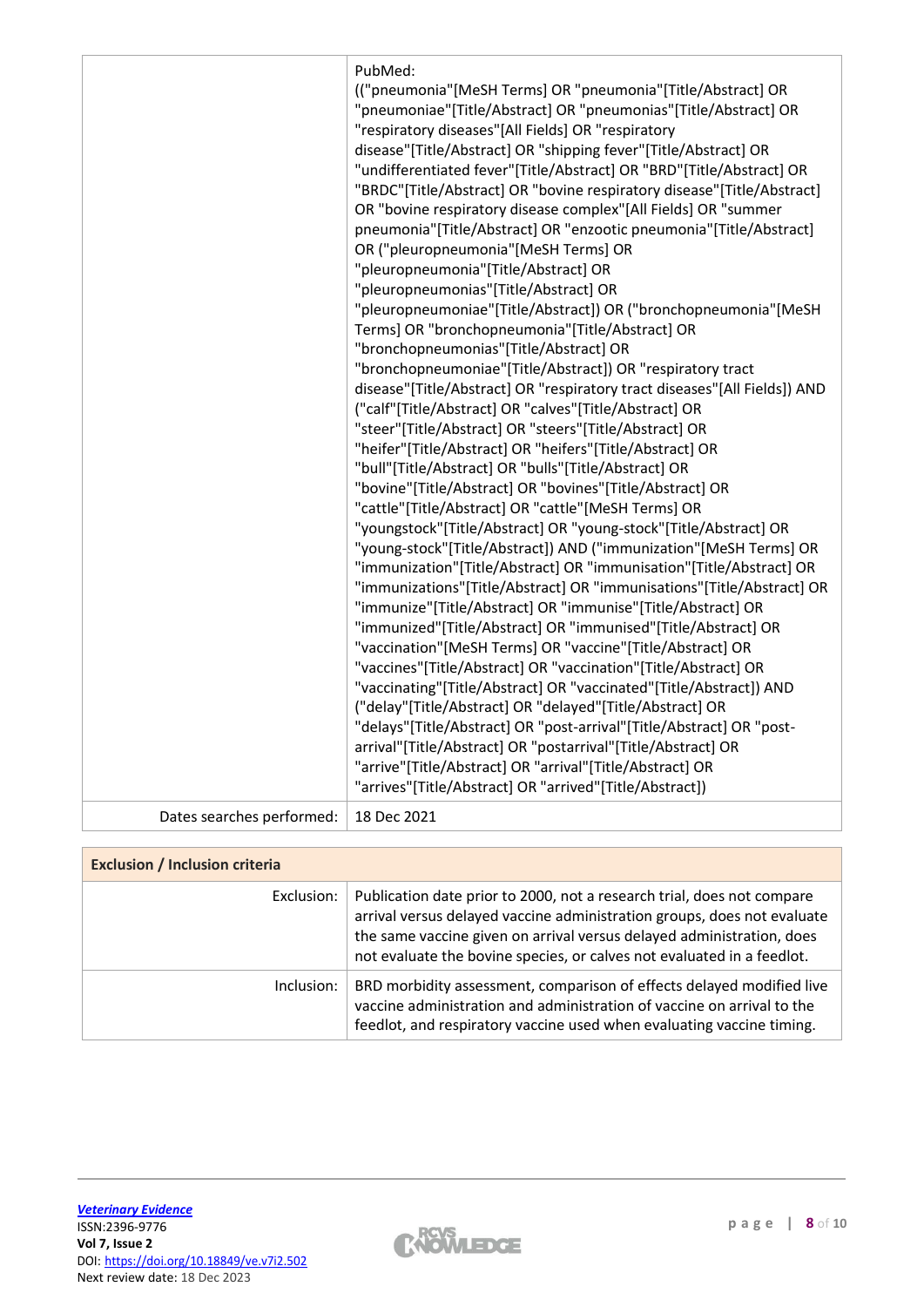| <b>Search outcome</b>                         |                                       |                                         |                                                                                |                                                                                                                                             |                                                                                                  |                                    |
|-----------------------------------------------|---------------------------------------|-----------------------------------------|--------------------------------------------------------------------------------|---------------------------------------------------------------------------------------------------------------------------------------------|--------------------------------------------------------------------------------------------------|------------------------------------|
| <b>Database</b>                               | <b>Number</b><br><b>of</b><br>results | Excluded-<br>Not a<br>research<br>trial | Excluded $-$<br><b>Not an MLV</b><br>respiratory<br>vaccine study<br>in calves | Excluded-<br>Does not<br>compare arrival<br>versus delayed<br>$(14-30 \text{ days})$<br>administration<br>of the same<br><b>MLV</b> vaccine | $Excluded -$<br><b>Calves not</b><br>evaluated or<br>administered<br>treatment in<br>the feedlot | <b>Total</b><br>relevant<br>papers |
| CAB<br>Abstracts                              | 115                                   | 21                                      | 47                                                                             | 40                                                                                                                                          | 6                                                                                                | $\mathbf{1}$                       |
| PubMed                                        | 50                                    | 7                                       | 16                                                                             | 24                                                                                                                                          | 5                                                                                                | 0                                  |
| Hand Search of reference lists                |                                       |                                         |                                                                                | $\mathbf 1$                                                                                                                                 |                                                                                                  |                                    |
| Total relevant papers when duplicates removed |                                       |                                         |                                                                                | $\overline{2}$                                                                                                                              |                                                                                                  |                                    |

# **CONFLICT OF INTEREST**

Moberly serves on the CABI Publishing North American Library Advisory Board and the VetStream Academic Advisory Board.

Capik has previously collaborated with a co-author (M. Theurer) on the Hagenmaier et al. (2018) paper.

# **REFERENCES**

- 1. Hagenmaier, J.A., Terhaar, B.L., Blue, K., Hoffman, B.W., Fox, J.T. & Theurer, M.E. (2018). A Comparison of three vaccine programs on the health, growth performance, and carcass characteristics of high-risk feedlot heifers procured from auction-markets. *The Bovine Practitioner*. 52(2), 120–130. DOI: <https://doi.org/10.21423/bovine-vol52no2p120-130>
- 2. O'Connor, A. & Fajt, V. (2015). Evaluating Treatment Options for Common Bovine Diseases Using Published Data and Clinical Experience. *Veterinary Clinics of North America: Food Animal Practice.* 31(1), 1–15. DOI: <https://doi.org/10.1016/j.cvfa.2014.11.001>
- 3. Rogers, K.C., Miles, D.G., Renter, D.G., Sears, J.E. & Woodruff, J.L. (2016). Effects of delayed respiratory viral vaccine and/or inclusion of an immunostimulant on feedlot health, performance, and carcass merits of auction-market derived feeder heifers. *The Bovine Practitioner*. 50(2), 154–164. DOI: <https://doi.org/10.21423/bovine-vol50no2p154-164>